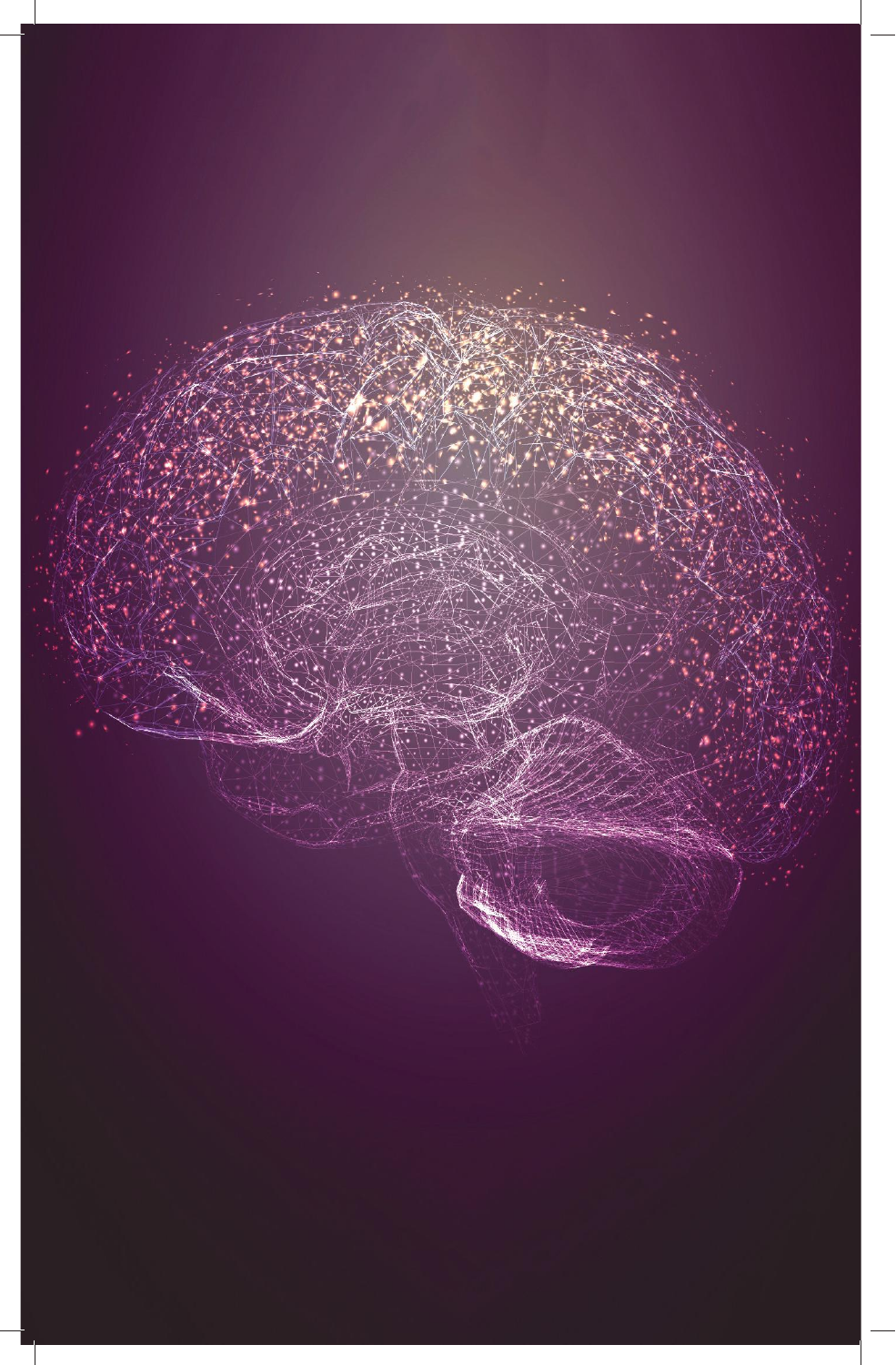# **Demystifying robotics: A drone's eye view**

Ingrid af Sandeberg, Dr. Yingzhi Zhu Ryberg, Petter Kilefors

# **A high-level perspective of a vital ~ \$100 billion market**

Robotics is transforming businesses and sectors across the globe, and one of the key drivers of the fourth industrial revolution. There are already over 30 million active service robots and close to 2 million industrial ones, numbers that are expected to rise dramatically



thanks to ongoing improvements and price declines in software and hardware, e.g., sensors and actuators. Enormous investments from governments (notably China), sovereign wealth funds, and companies such as Softbank's Vision Fund have brought the sector to the forefront of business and public consciousness.

As robotics moves center stage, understanding its market dynamics is becoming a business imperative for more and more industries. This

can be difficult for the outsider – to begin with, there is no one robotics market: traditional industrial robots are a mature sector with established rules and players and stable growth – while new segments are emerging fast, with prospects for future technology that are difficult to predict. Rules are undefined and ethical implications yet to be fully understood. The process of definition and understanding will be a bumpy ride.

Given technology complexity, the fast pace of change and differing business models, understanding the robotics market can be hard for investors, executives, and customers alike. This article aims to provide a high-level, "drone's eye" view of the sector, identifying some key considerations to help make sound decisions in this challenging environment.

Robotics is transforming businesses in multiple industries across the globe. Already a \$100 billion market, it is growing rapidly thanks to improvements and declining costs in sensors and AI software. However, the robotics sector is not well understood by executives or investors. This article provides a primer to explain market dynamics and the key considerations businesses need to focus on if they are to successfully embrace the opportunities it offers.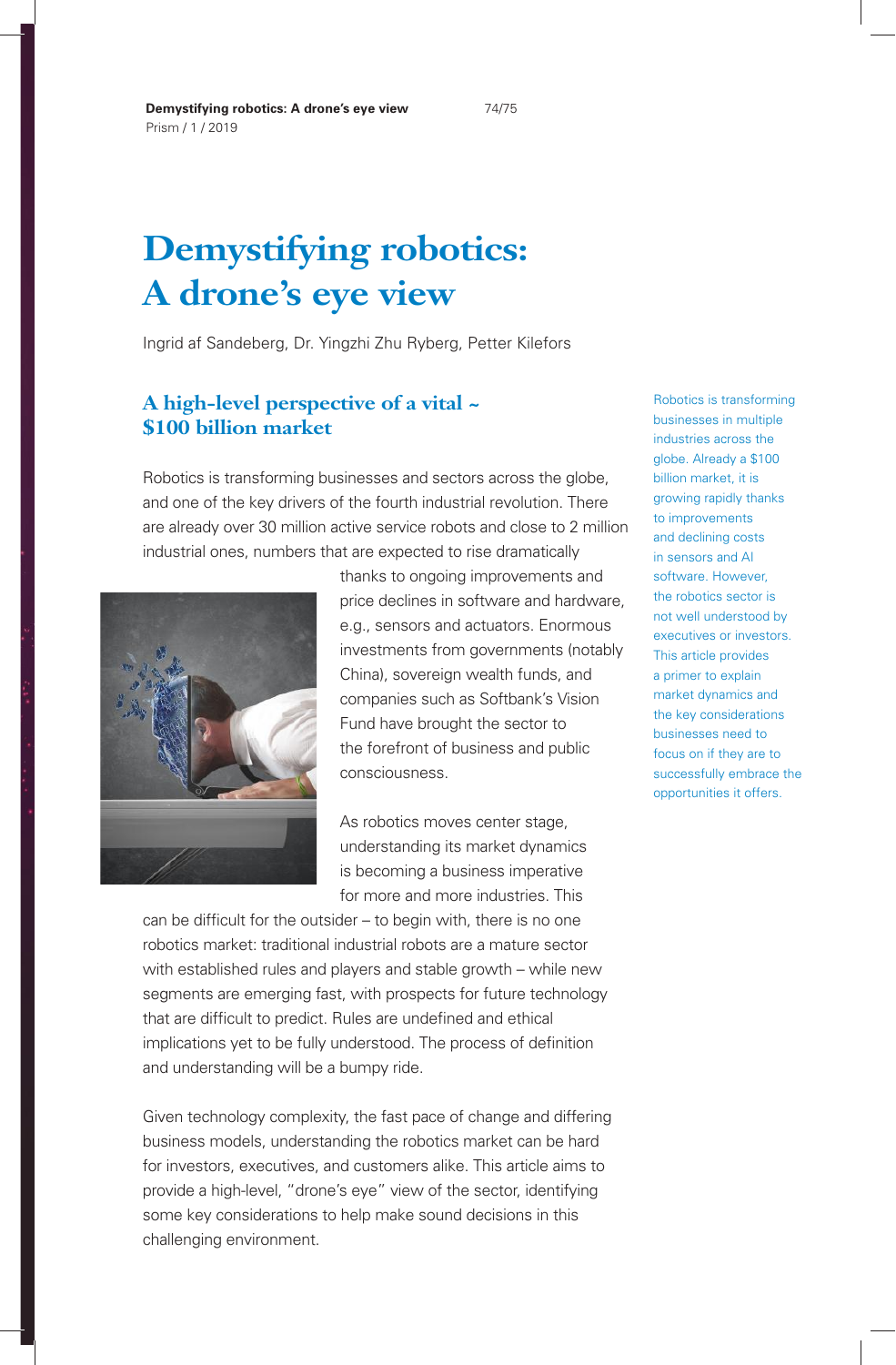# **The robotics market: From industrial to personal**

It is helpful to segment the robotics market based on two axes – user purpose and application-agnostic value chain components. In this user-based perspective we include suppliers of software and components, end-user robotics producers and end-user robots.



#### **Figure 1: Matrix of the robotics market**

*Source: Arthur D. Little estimates, 2018*

Our matrix shows a vast market that will soon hit \$100 billion in revenues, which can be further organized into sub-segments. It will be apparent that technology and algorithms may be applicable across multiple segments. For example, perception systems for autonomous wheelchairs, as well as unmanned demolition and nuclear decommissioning robots, may face similar environmental challenges. These challenges may include discriminating between objects to either avoid, shove, or otherwise manipulate, and coping with artificial lighting, flat/shiny surfaces, etc.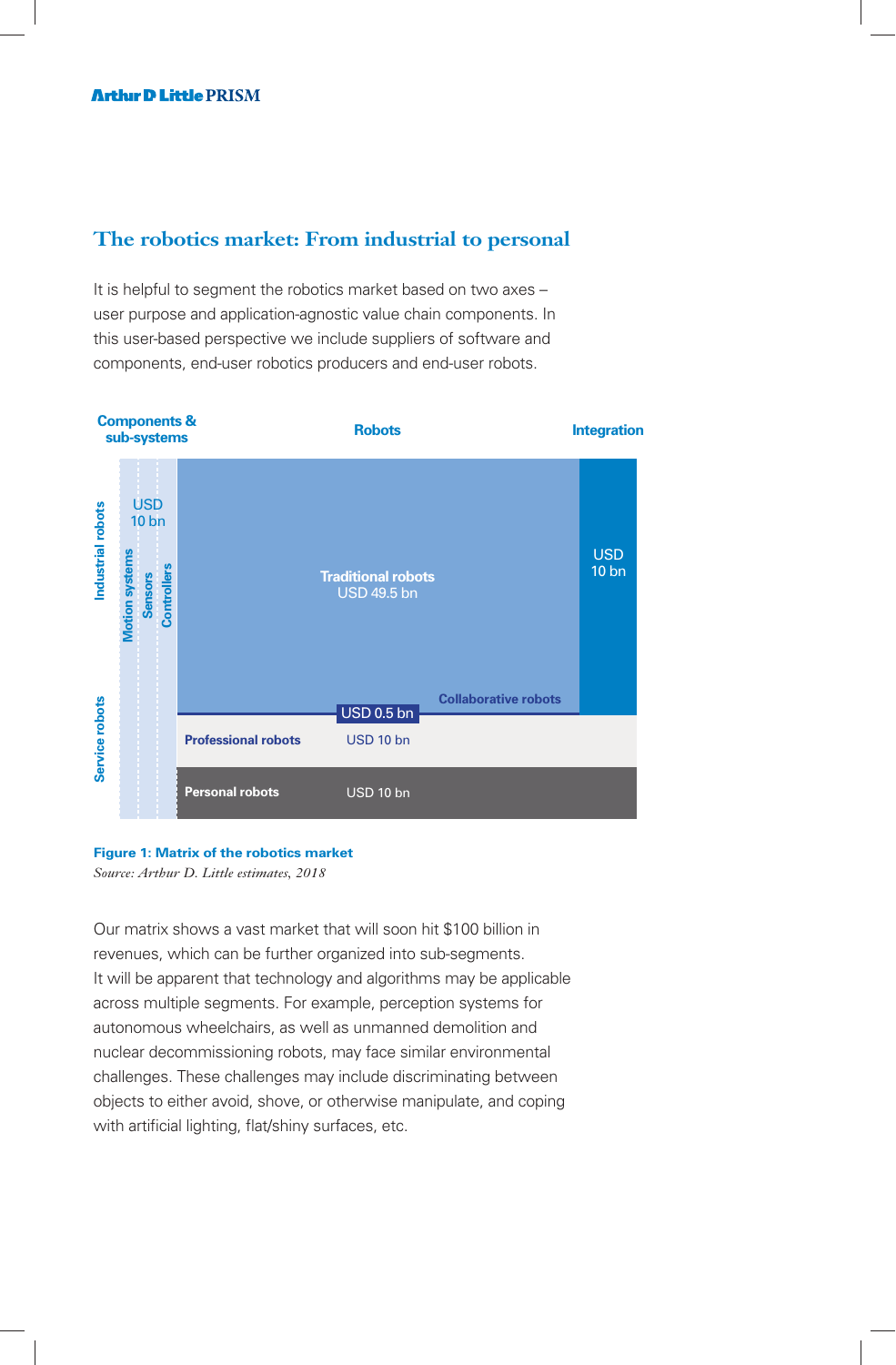Traditional industrial robots are sizable with stable, comparatively low growth rates but good profitability level, largely resulting from a capital-intensive operating model. The industrial co-bot segment is rocketing size-wise thanks to flexibility that enables new applications, as well as its affordability to new segments with smaller customers attracted by lower capital needs, less demanding integration and more software-oriented offerings. As in any emerging segment, the risk-reward trade-off is more uncertain than in mature markets. A recent example of an, according to most observers, attractive-looking company that fell flat was the pioneering Rethink Robotics.

Professional robots cover many segments, such as surgical robots in healthcare. The market has high profitability thanks to the specificity and high-end features. The market benefits from rapid technology development of components, such as high-precision actuators, smart sensors and computer vision. Personal robots are increasingly popular and consumer demand has risen notably in recent years, but market fragmentation thanks to a plethora of new entrants, and subsequent price pressure, are eroding margins. In the remainder of this article, we will focus on the end-user-based segments of industrial and service robots.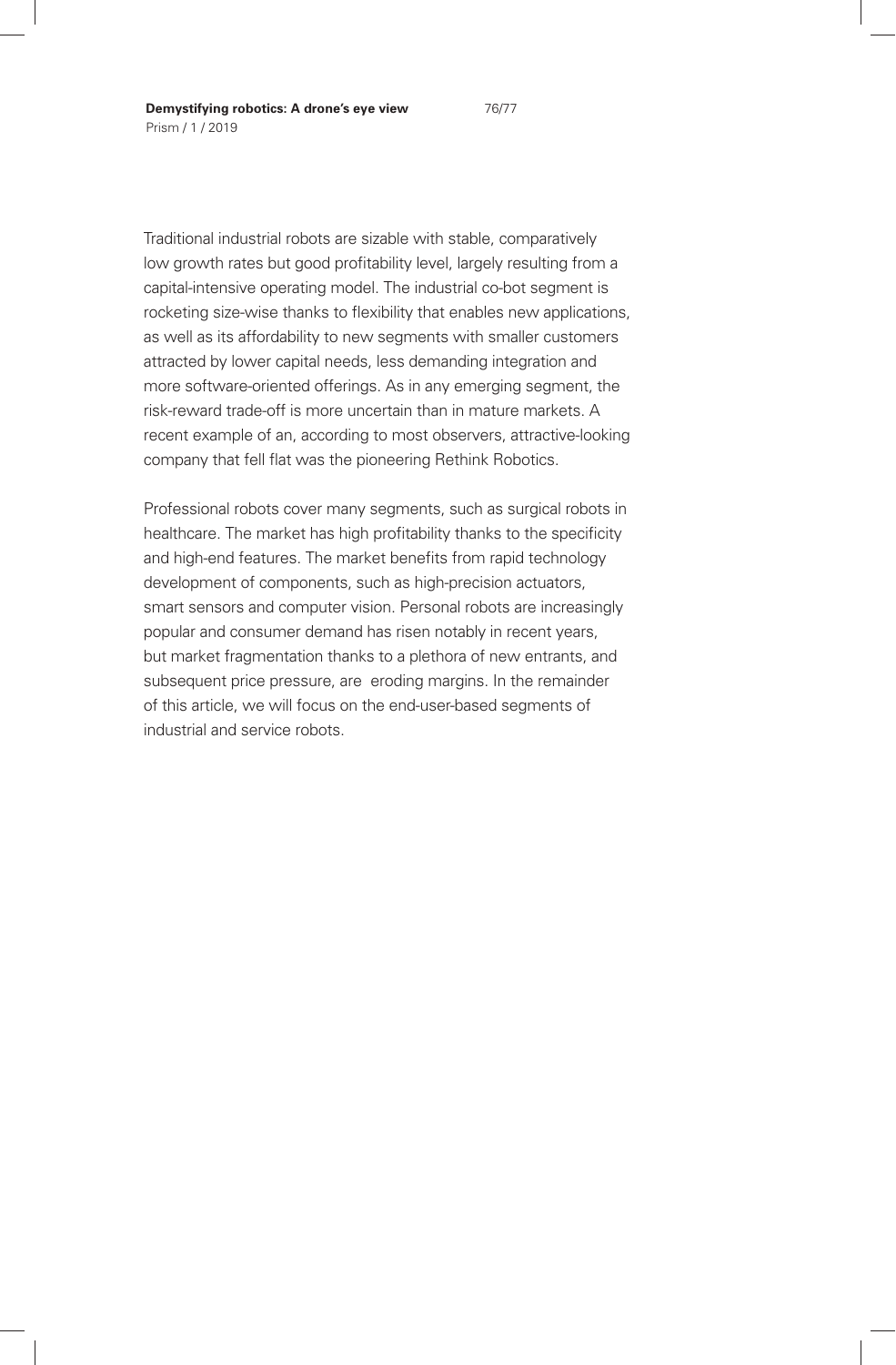# **Industrial robots: Moving out of the cage**

With \$50 billion of revenue, industrial robots represent the largest segment in the market. It is forecasted to grow at 12 percent CAGR until 2021, driven by increasing productivity demands and digitalization trends in manufacturing, such as Industry 4.0, digital twins, and smart manufacturing.

The sector can be split in two. Traditional robots, known from production lines, have limited interactions with humans and are placed behind fences or in cages. By contrast, newer, collaborative robots – "co-bots" – are designed to work safely alongside people. In general, co-bots have lower costs, weight, and footprints, and are fence-free and easier to program and integrate. However, payload limits and accuracy are significantly lower compared to those of traditional industrial robots.



**Figure 2: Definition and segmentation of industrial robots**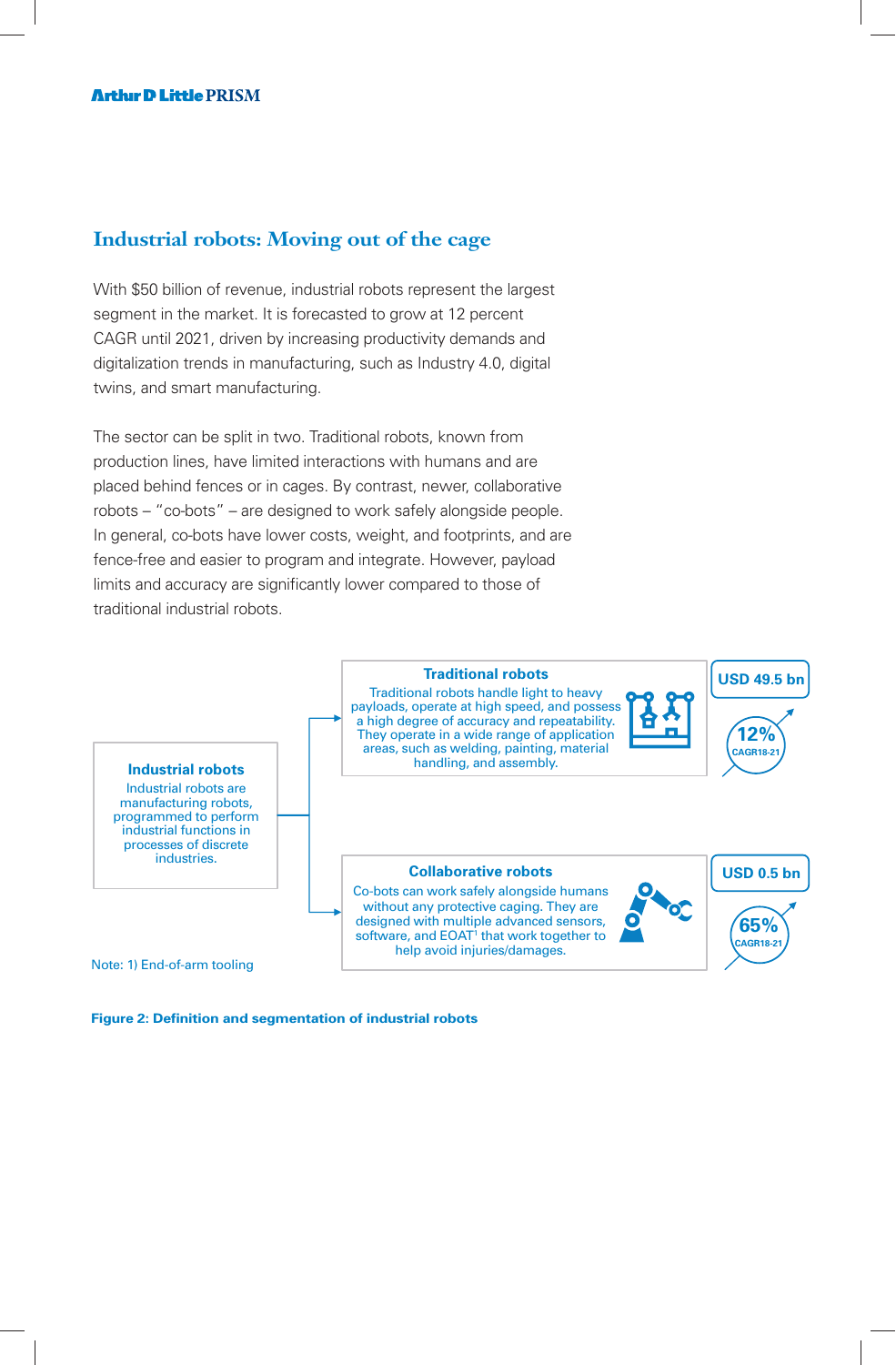## **The rise of the co-bot**

Technological development and price declines have driven rapid growth for industrial robots in three areas:

- Developing countries are using them to industrialize, satisfying end users' desire for cost reduction.
- Lower prices enable robotics businesses to target new segments, such as SMEs, with innovative technologies (e.g., co-bots).
- Government initiatives, such as "Made in China" and the EU's "Horizon 2020", are contributing to greater robotics investment.

The market is dominated by well-established traditional players such as ABB, KUKA and FANUC, as shown in Figure 3.



Note: EBITDA margin of the whole company and CAGR for net sales from robotics from '14-'17

**Figure 3: Competitors in the industrial robots segment**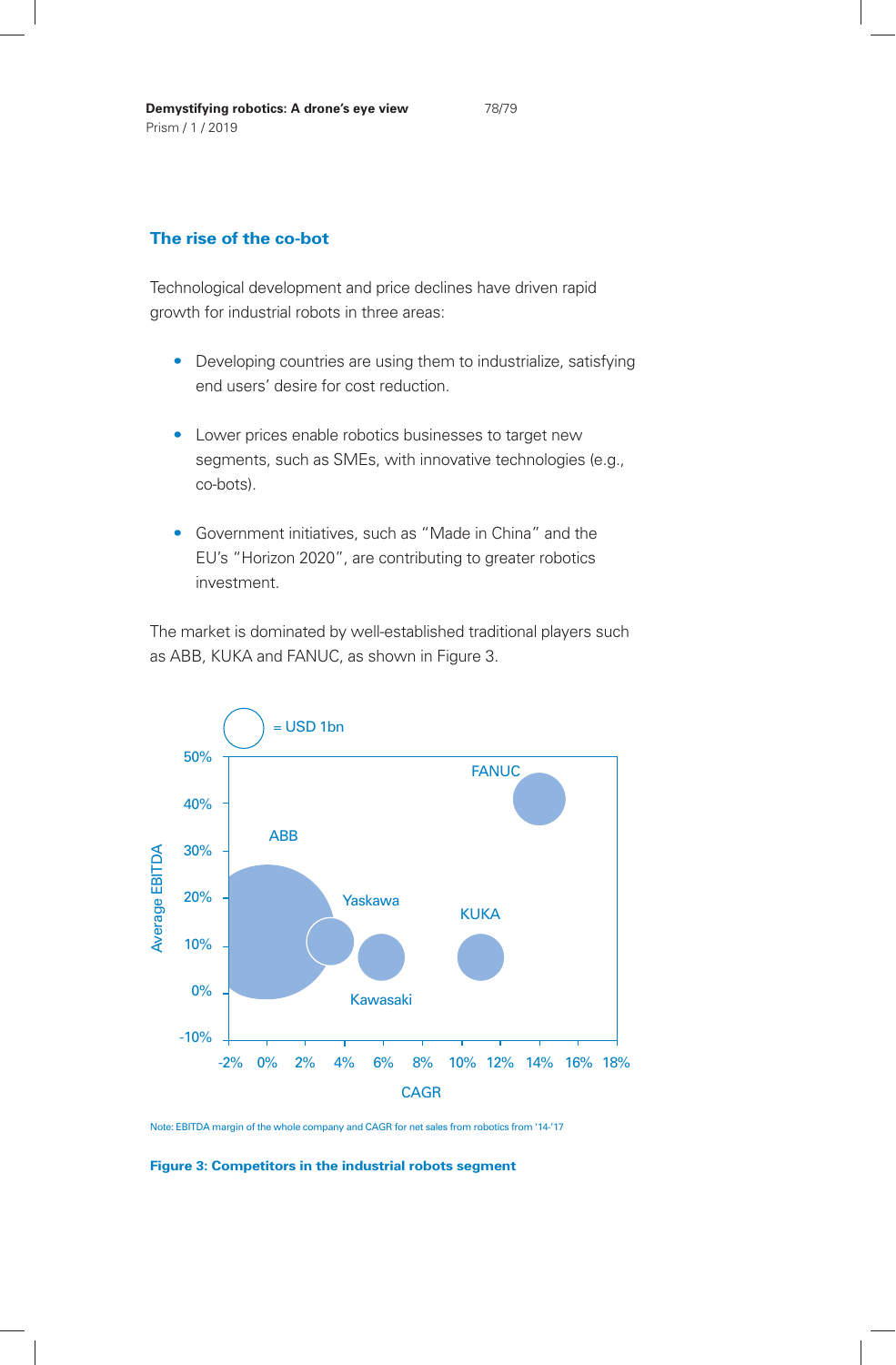Co-bots will see the largest growth, albeit from a low, \$0.5 billion base. This sector is projected to grow at 65 percent CAGR until 2021. This is partially due to their lower purchasing price compared to that of traditional robots, which extends the robotics market to SMEs. Additionally, as opposed to traditional "co-opetition", in which traditional robot players struggle for power with third-party integration solution providers, suppliers of co-bots tend to cooperate more closely with consulting/service-oriented integrators.

Five mutually reinforcing trends underpin the overall growth forecasts for industrial robots:

- Automation/Industry 4.0 is driving demand for agile, collaborative robots, while the flexibility of the ecosystem enables efficient adoption. For example, KUKA's high-precision robot, Agilus, played against former table-tennis world champion Timo Boll, which showed the trend towards improved flexibility, speed and agility.
- Developments in the IoT enable the smartization and connection of tools, driving adoption in medical and farming.
- Innovations in the field of software and hardware, e.g., sensors, AI, and lightweight actuators, make performance both affordable and value generating.
- Declining hardware prices and easier integration make robots more affordable for SMEs. Automation levels in China are expected to increase, with the Chinese government investing heavily in robotics.

#### **Case examples**

#### **FANUC – Collaboration with system integrators**

FANUC specializes in robotic automation for manufacturing. FANUC offers 100+ industrial robot models with a range of flexible, application-specific options, handling payloads ranging from 0.5kg up to 2.3kg, reaching from 0m up to 4.7m, with 2–6 axes. FANUC also provides an extensive authorized system integrator network, which helps customers find and deploy robotic solutions that meet their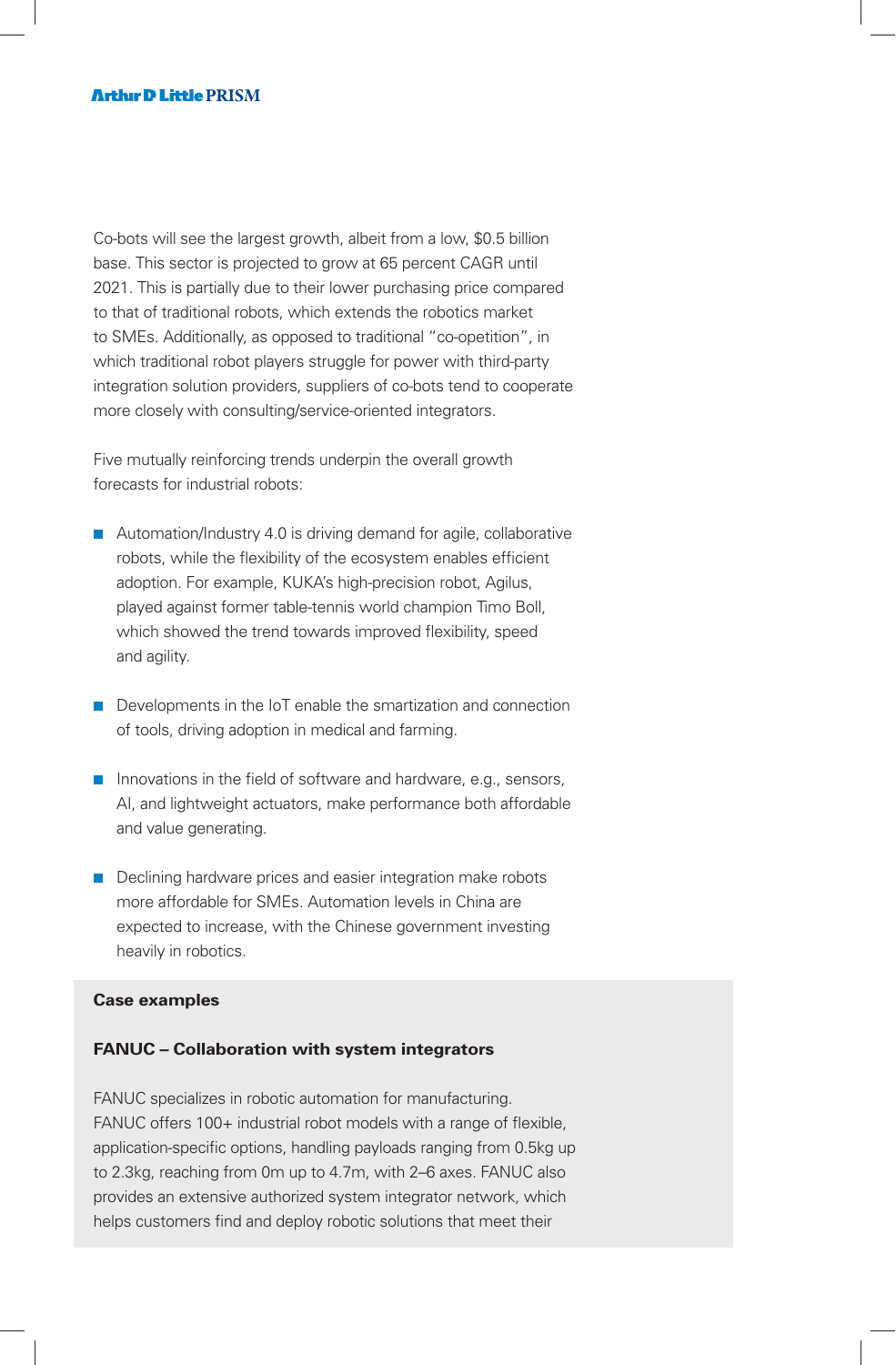needs in terms of quality, throughput, productivity, and budget. Using a professional system integrator well versed in FANUC's product range can be a key success factor for a user to get maximum return on their often sizable investment in an industrial robot solution.

## **ABB – YuMi**



ABB's first range of cobots was introduced to the market in 2015, and is named after the collaboration it enables: YuMi, for "you and me". The dual-arm, small-parts assembly robot solution

80/81

includes flexible hands, parts-feeding systems, camera-based part location, and state-of-the-art robot control. Thanks to accurate vision, dexterous grippers, sensitive force control feedback, flexible software and an easy-to-use programmable interface, YuMi can be instructed in multiple ways, such as to assemble small parts on an assembly line, fix part positions, or even serve coffee. Its sensor set-up enables situational awareness that, paired with built-in safety features, qualifies it for cage- and fence-free work side-by-side with humans.

# **Key considerations for investors and executives**

Investors and executives looking to enter the industrial robot market should focus on these considerations:

**Geography:** Technological development and the economic and political environments strongly affect regional market attractiveness. For example, 70 percent of robot-related patent applications between 2014 and 2017 were filed in Japan, the US, Germany, or South Korea. Add China, and these five countries account for 75 percent of industrial robot sales. Therefore, the location, focus and footprint of a prospective business will be an important indicator of future performance and growth.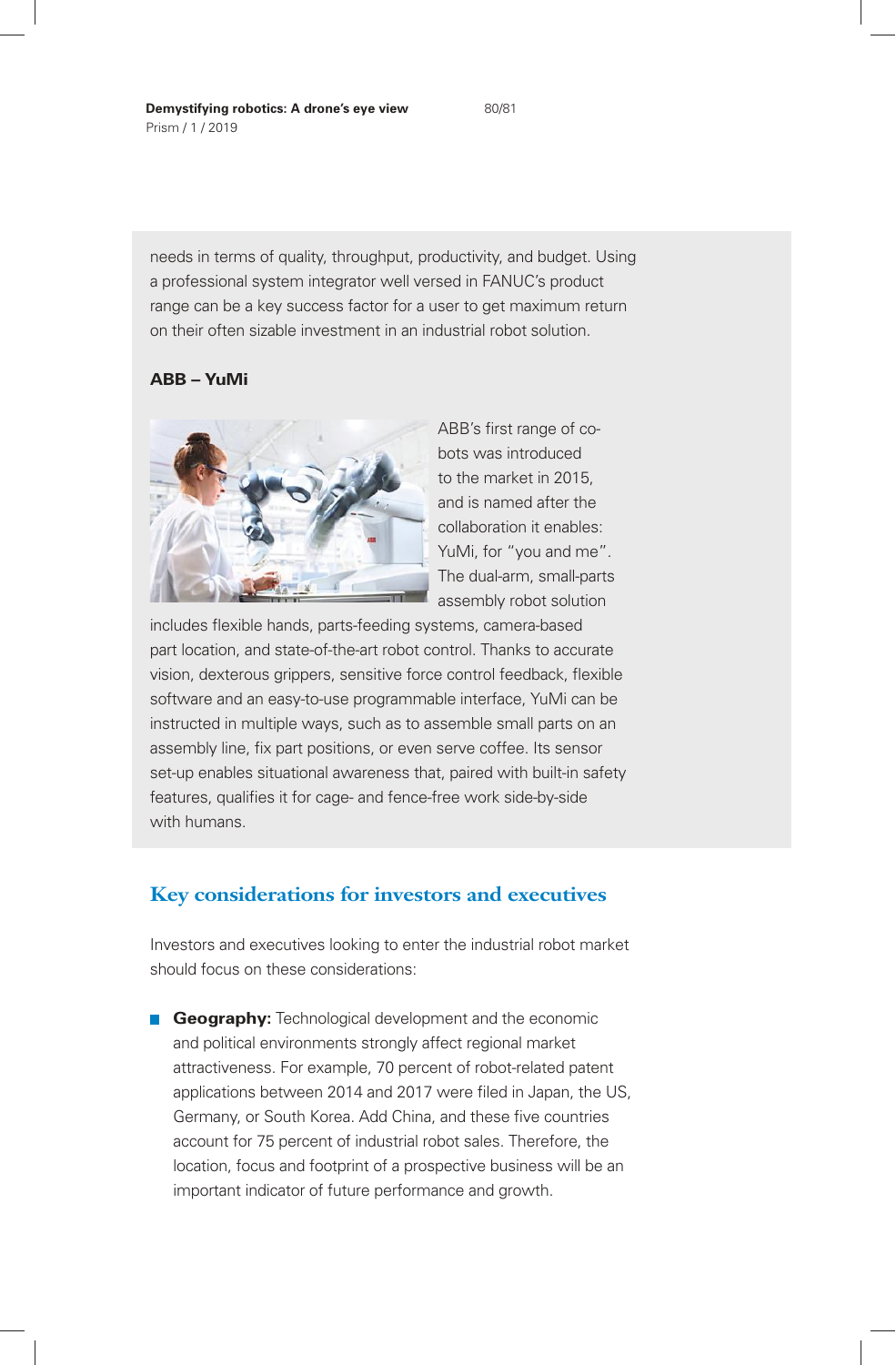- **Industry:** The use and progress of robotics has developed at  $\mathcal{L}^{\mathcal{A}}$ varying speeds across industries. In the automotive industry, robotic assembly overtook manual labor in the middle of the 20th century, with the electronics industry following a few decades later. However, other sectors, such as food processing, have still to become as mature. In fact, the effect of robotics on these industries promises to deliver a similar transformative impact to that of the Spinning Jenny on the 18th century textile industry. Consequently, the characteristics and maturity of the customer industries being targeted will greatly impact the success of prospective investments.
- **Technology and business offering:** Impressive technology cannot fly without a viable business offer. Take Rethink Robotics: not long ago, its innovative technology was a source of awe and envy from other players within the co-bot market. However, extraordinary technological features could not be translated into a workable solution, and the company was forced out of business in late 2018.
- **Ethical considerations:** Industrial robots, especially co-bots, are bound to make many manual tasks redundant. Investors and executives will need to consider what responsibility they have for retraining and/or redeploying affected employees – and to what extent they are able to stand up to public scrutiny on these topics.

## **Service robots: Innovation and fragmentation**

As the Silicon Valley Robotics Association says, the role of robots in society is moving from "doing dirty, dull, and dangerous work to improving lives of ordinary people", i.e., from industrial to service robots. While growing from a lower base, the number of industries in which service robots are popping up is expanding rapidly, with sub-segments growing quickly. This immaturity means the market is defined by innovation and fragmentation, and driven by technological advancements combined with increased demand. Continuous improvement in the performance and flexibility of service robots is encouraging their widening adoption in new areas such as the home, the education sector, and offices.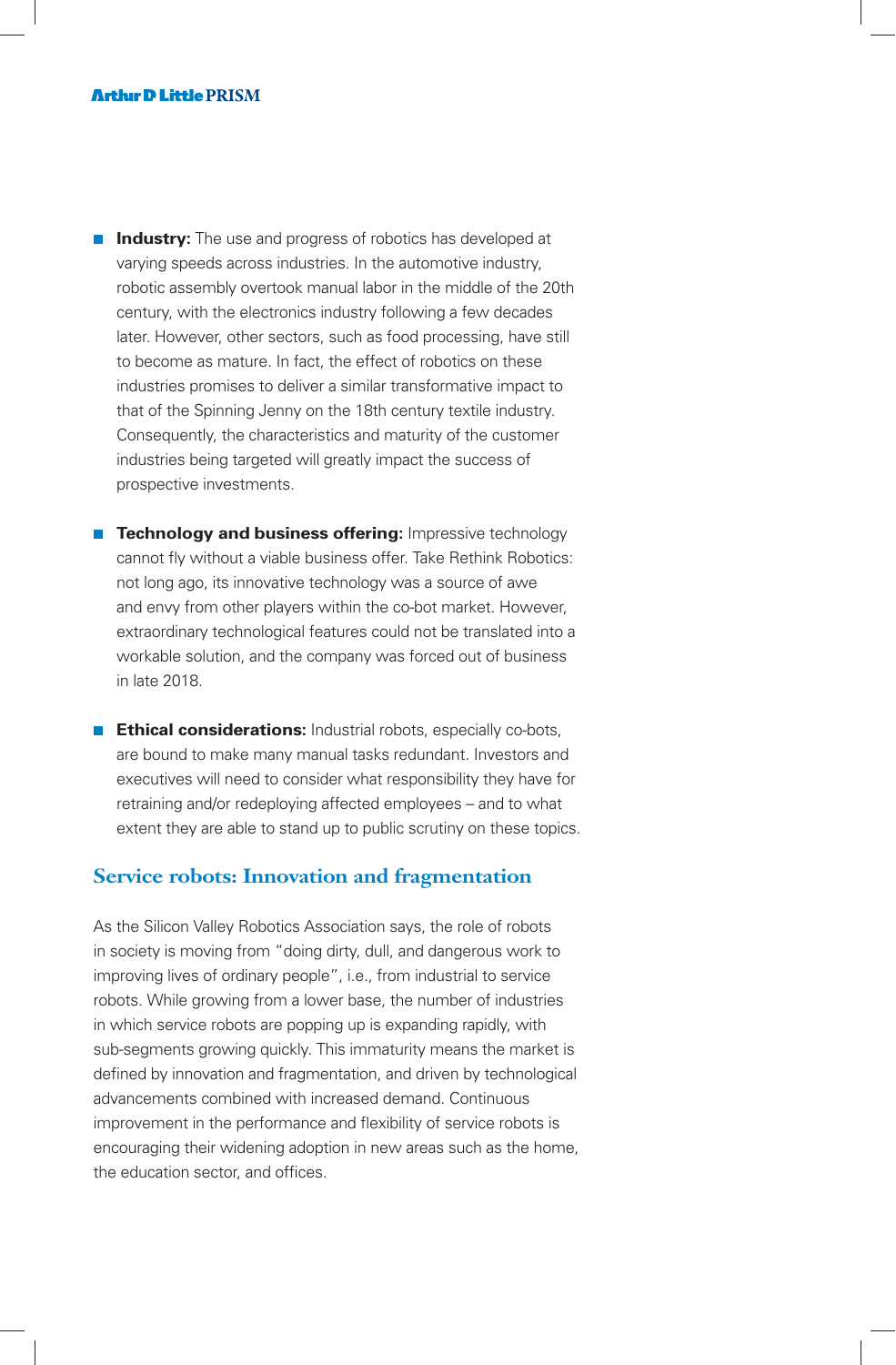As Figure 4 shows, service robots can be split into professional and private use.



Note: 1) Revenue of software robots is not included in the total revenue of professional services. 2) Robotic process automation. 3) High-frequency trading.

#### **Figure 4: Definition and segmentation of service robots**

## **A service robot in every home and office?**

In 2018, both the personal and professional service robot segments were similarly sized, at about \$10 billion each. The personal robot segment growth of CAGR 21 percent is driven by changing consumer behaviors, in which consumers accept and demand more solutions to simplify everyday life. On the professional side, the growth rates differ between sub-segments and industry. For instance, robotics for handling financial services is growing faster than robotics in health care, in which regulations can slow down growth.

Adoption of professional and personal service robots is being accelerated by multiple trends, including:

**People are increasingly using "virtual assistants" such as Apple's** Siri on their smartphones and Amazon Alexa/Google Assistant at home. For example, Amazon's Alexa already has a penetration of ~20 percent of US households.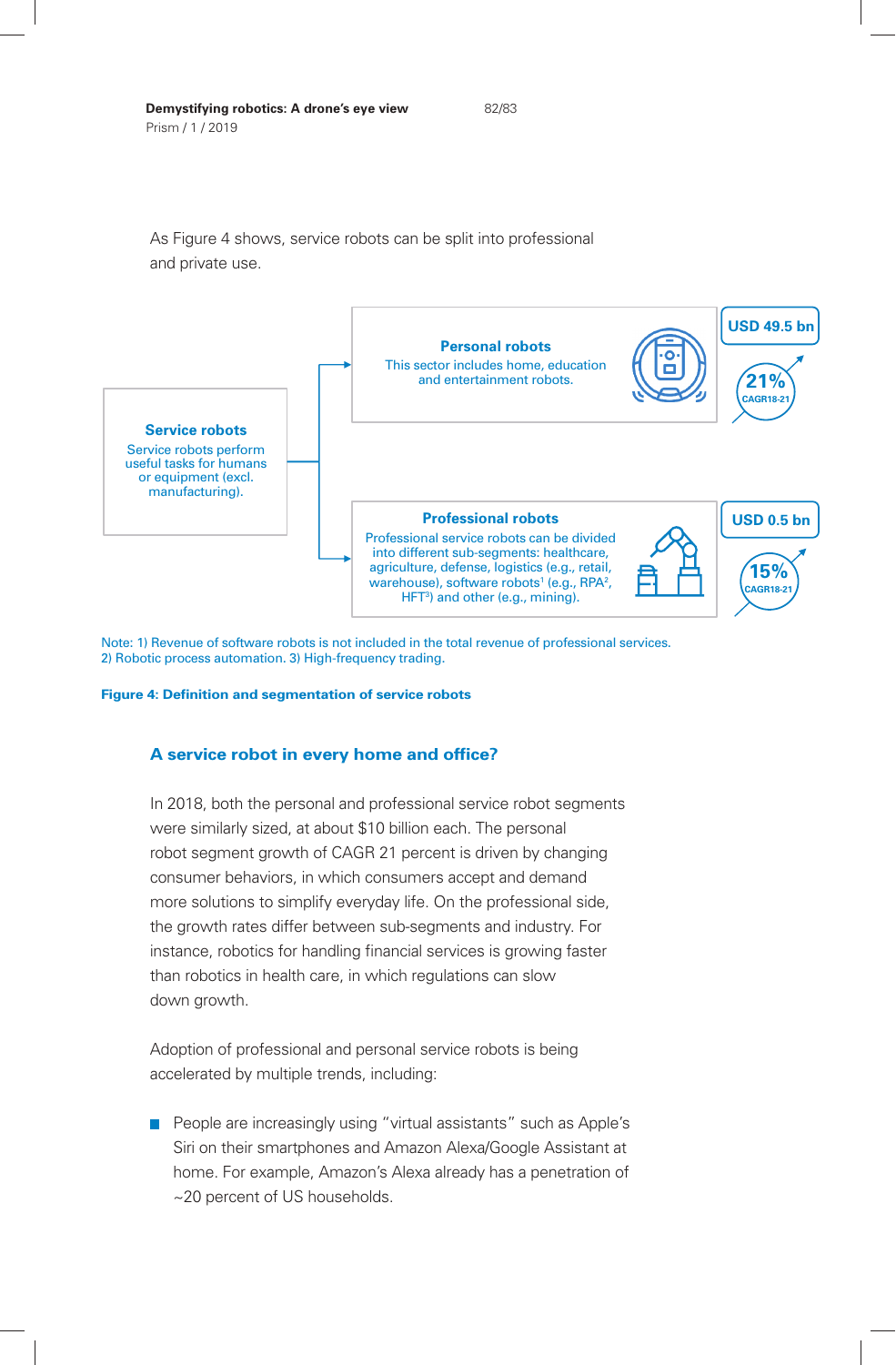- **Consumer robots such as vacuum cleaners and lawn mowers are** becoming default components of smart living and smart homes.
- Medical, educational, and logistics robots are rapidly changing traditional business operations.
- Supply and demand for autonomous vehicles and drones is rapidly increasing.
- The e-commerce boom is stimulating and driving greater adoption of logistics robots.
- Robotics-as-a-service (RaaS) is increasingly available, which lowers the barriers to entry as robotics systems can now be rented on a monthly or quarterly basis, including technical support, real-time monitoring, and other services.
- "Robots invest in robots". The rise of robotics and AI has spurred development of exchange traded funds (ETF) investment, which often leads to robotic systems investing in the sector and technology that created them.

#### **Case examples**

#### **Fendt – Project Xaver**

Agri-tech company Fendt launched the Xaver solution in 2017, which enabled automated targeted seeding using swarm technology. Utilizing a swarm of battery-powered, cloud-controlled, high-precision field robots that collaborate autonomously, seeding can be performed at exceedingly low cost – for both the environment and the farmer. With few sensors and a clear hardware structure, each Xaver is highly reliable and can leverage the swarm's collective sensor park. The "modularized" seeding set-up is scalable and avoids single point of failure, and the robot's light weight ensures improved safety and negligible soil compaction.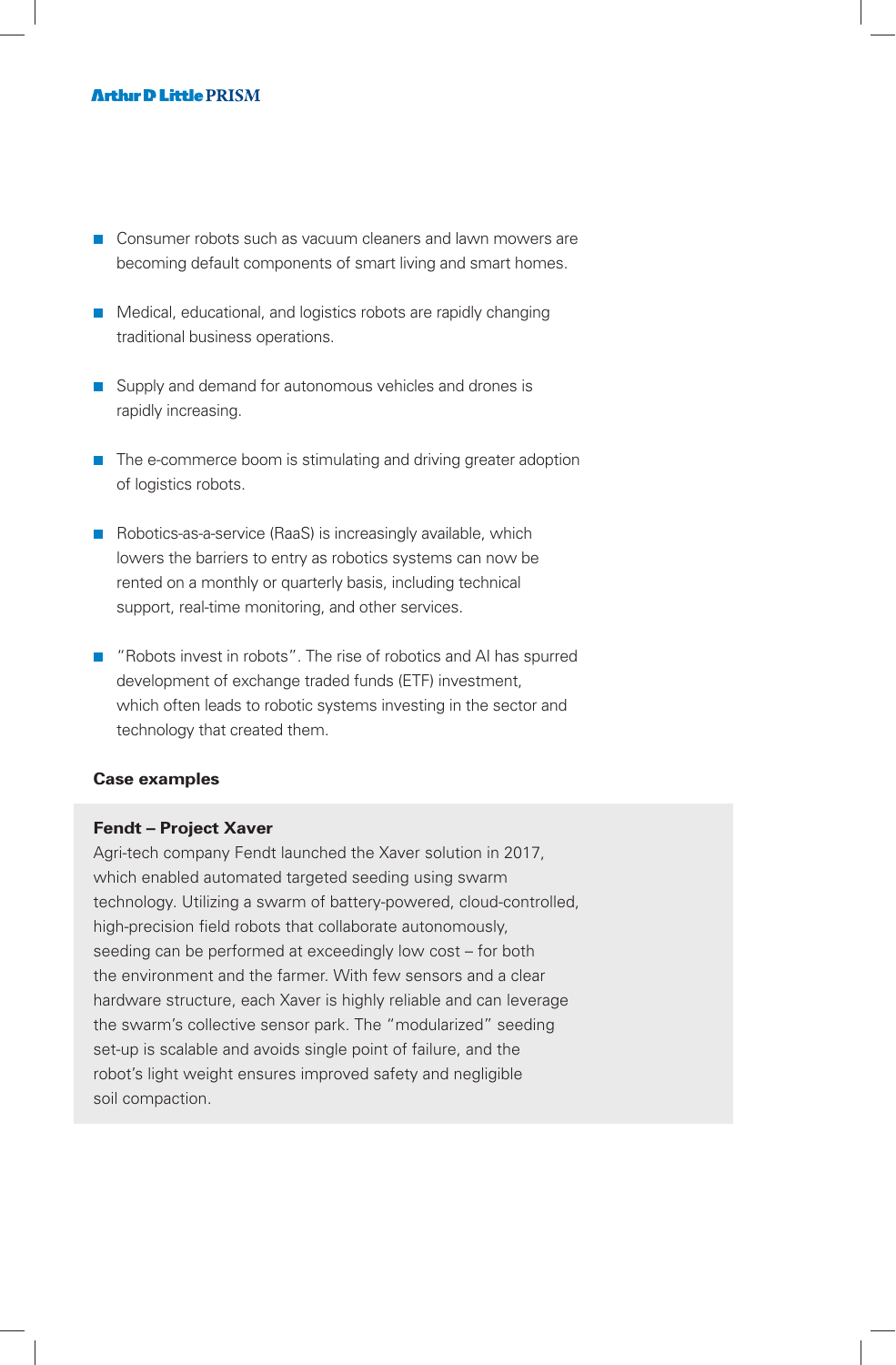# **Sophia – A physical chatbot?**

In 2016 Hong Kong-based Hanson Robotics launched a humanoid robot named Sophia, which has received extraordinary attention in media across the world. Sophia can make more than 60 facial expressions, and is known for her human-like behavior. In 2017 "she" was made a citizen of Saudi Arabia and named UNDP Innovation Champion. Sophia uses AI, visual data processing, and voice and facial recognition, and is designed to get smarter and ultimately gain social skills. The inventor has said Sophia (or a clone) may be used as a suitable companion for the elderly in nursing homes, or to provide customer service.

#### **Pan Capital – The Swedish finance wonder**

In less than a decade, Pan Capital, founded by a former manager at Swedbank, revolutionized the electronic stock market and achieved profits of over 4 billion SEK. It leveraged high-speed



connections, using sophisticated algorithms to make enormous numbers of transactions in global finance markets at previously unseen frequencies. In

September 2008, the company traded with more money than the sum of the entire stock market in Stockholm and received international recognition, with the CEO of Goldman Sachs flying its managers to New York to personally thank them for their business. However, increased competition and stronger regulation eventually eroded its profits, which exemplifies the volatile nature of the business.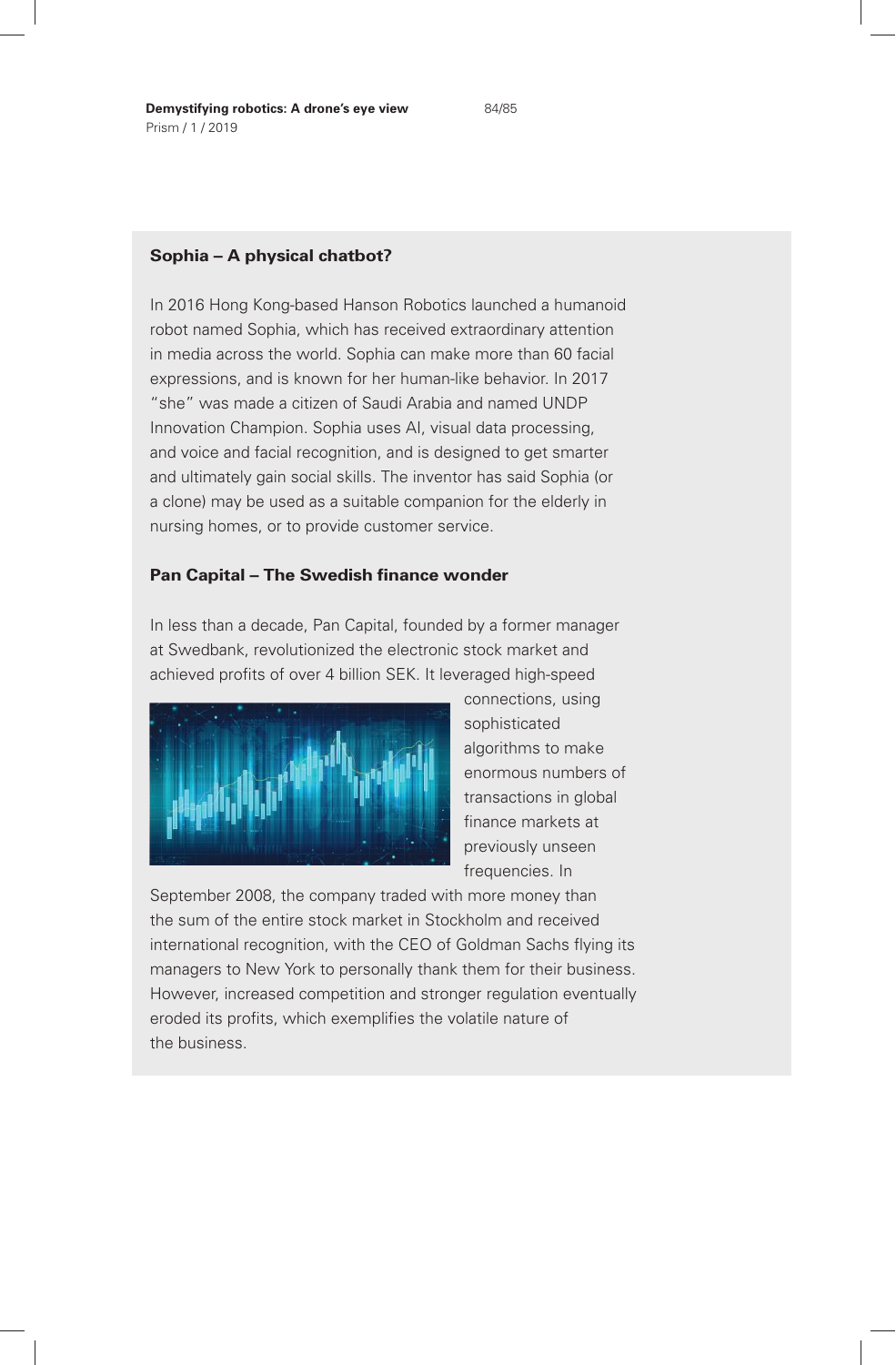# **Key considerations for investors and executives**

Investors and executives looking to enter the service robot market should focus on these considerations:

- **Platforms:** A high-potential platform enables a diverse customer base and underpins new applications, such as warehouse automation platforms that can be applied in different verticals. Reusability of the underlying platform of a product or technology is a vital input aspect to executive and investor decisions.
- **Hyped segments should give rise to caution:** A hot and hyped segment normally receives attention for justified reasons, such as groundbreaking technology or potential for business disruption. Still, they are often inhabited or targeted by giant players, which means you need deep pockets to compete. The virtual assistant sector is the perfect example – consumers are eager to adopt these solutions, but the presence of Apple, Alibaba, Amazon and Google will create obstacles for other actors looking to build viable businesses.
- **Possible calamities and liabilities:** When dealing with a delicate and high-stakes field, it is necessary to recognize that reliability, regulation, and potential liabilities could have crucial impact on products and companies. Intuitive Surgical's Da Vinci Surgical Systems provides a case in point. Its path to both medical and commercial success seemed to be set until the company suddenly found itself having to set aside \$100 million to fight over 80 lawsuits within 22 US states.
- **Ethical considerations:** AI is fueling improved performance for service robots, be it medical image analysis to identify tumors or the smart voice assistant through which you control your vacuum cleaner and order groceries. The very improvement stems from the notion of machine learning – i.e., that an algorithm improves its decision-making and actions based on data from new experiences. Nevertheless, there is a trade-off between big data and quality-assured data. Executives and investors must remain cautious on the quality and use of data, not only to comply with applicable regulation (such as Europe's General Data Protection Regulation – GDPR), but also to avoid perpetuation of biases.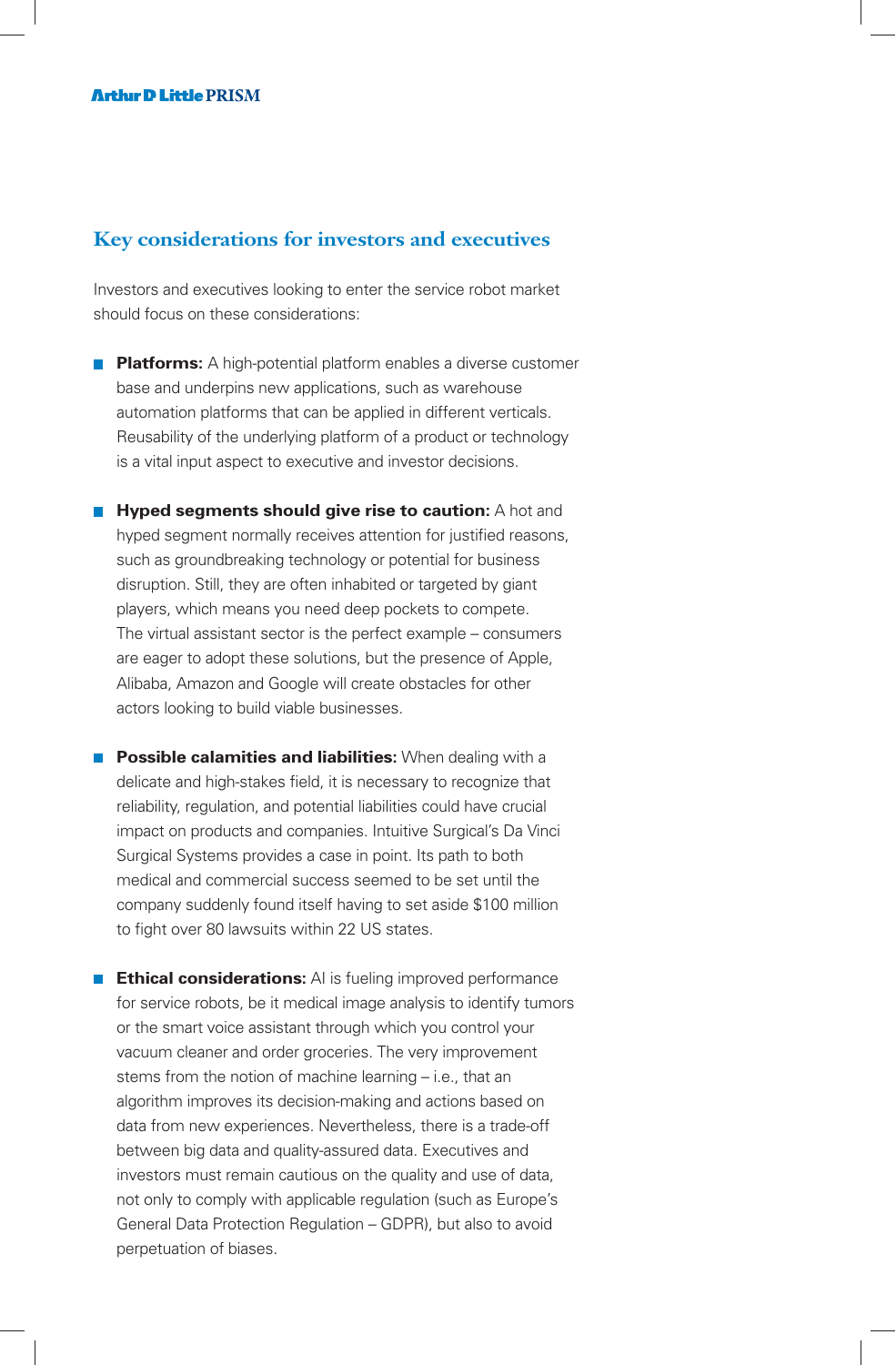# **Insight for the executive**

Interest in the robotics market has never been higher, with executives and investors from multiple industries seeing the potential benefits that innovation in the sector delivers. However, it is a vast and complex market, partially obscured to many of those peering in from the outside, looking to enter. Regulatory, legal, and ethical concerns must be carefully managed. As these factors, to a large extent, relate to end-user applications, our matrix can act as a starting point to orient the corporate executive and investor alike:

# **Making life easier for a corporate executive entering robotics**

- Any corporate executive who has witnessed the start of the Industry 4.0 revolution realizes the potential of robotics.
- $\blacksquare$  Typically, NPV or payback time is used when contemplating investments, considering the benefits versus costs of replacing labor with robots, along with factors such as improved quality and precision. However, without understanding the context, such investment rules can easily be misleading.
- **Understanding the ecosystem of suppliers, software integrators** and end-user robots is key to making the right bets and creating the right assumptions in business cases. Our matrix provides guidance.
- **Inspiration can be found from robotics companies that practice** what they preach: hardware manufacturers and software engineering companies alike are all robotizing their own R&D, manufacturing and customer support by deploying AI and machine learning. Use cases include FANUC's and ABB's automated production of industrial manufacturing robots, Kia seeing a three-fold increase in car sales conversions through its sales chatbot compared to through its website, and cybersecurity companies using generative adversarial networks (GANs) to stress test their solutions.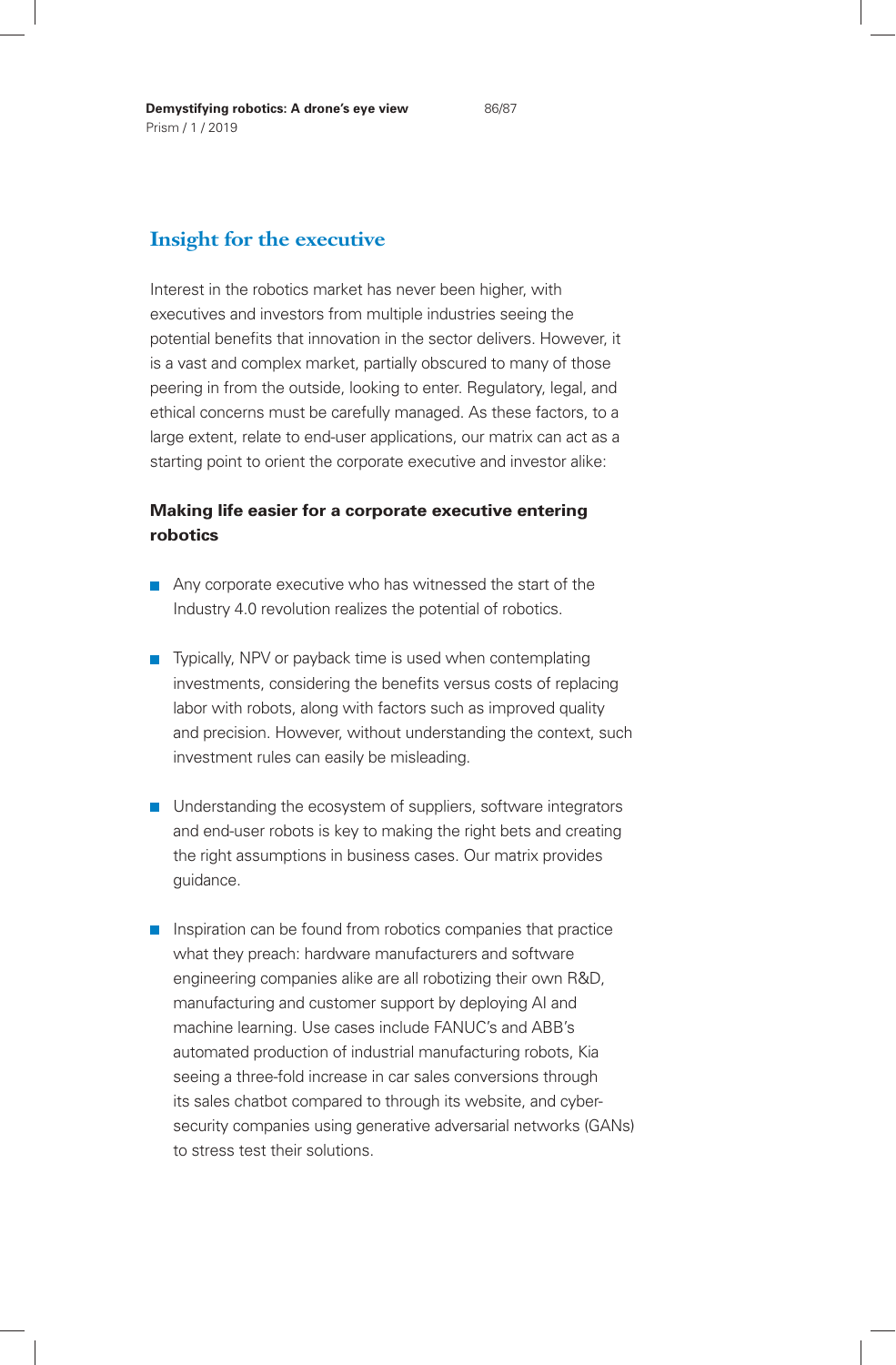# **Making life easier for robotics investors – Traders, stock pickers, and sector bettors alike**

- An active private or public equity investor in robotics companies must distinguish between a fascinating technology, a wellmanaged company, and a good investment.
- Timing is key, alongside a fundamental understanding of robotics ecosystem dynamics, an area on which our matrix and insights provide guidance.
- A good understanding of the regulatory environment, including predicting its changes and risk dynamics, is key to success in robotics markets.
- An investor who believes in the robotics sector, but is less knowledgeable and confident in picking the winners, has a more passive option in robotics-focused exchange-traded funds (ETFs).
- Robotics trading, like high-frequency trading or automated algorithms for fund management, is improving returns and lowering risks for investors in general, and for knowledgeable robotics investors in particular.